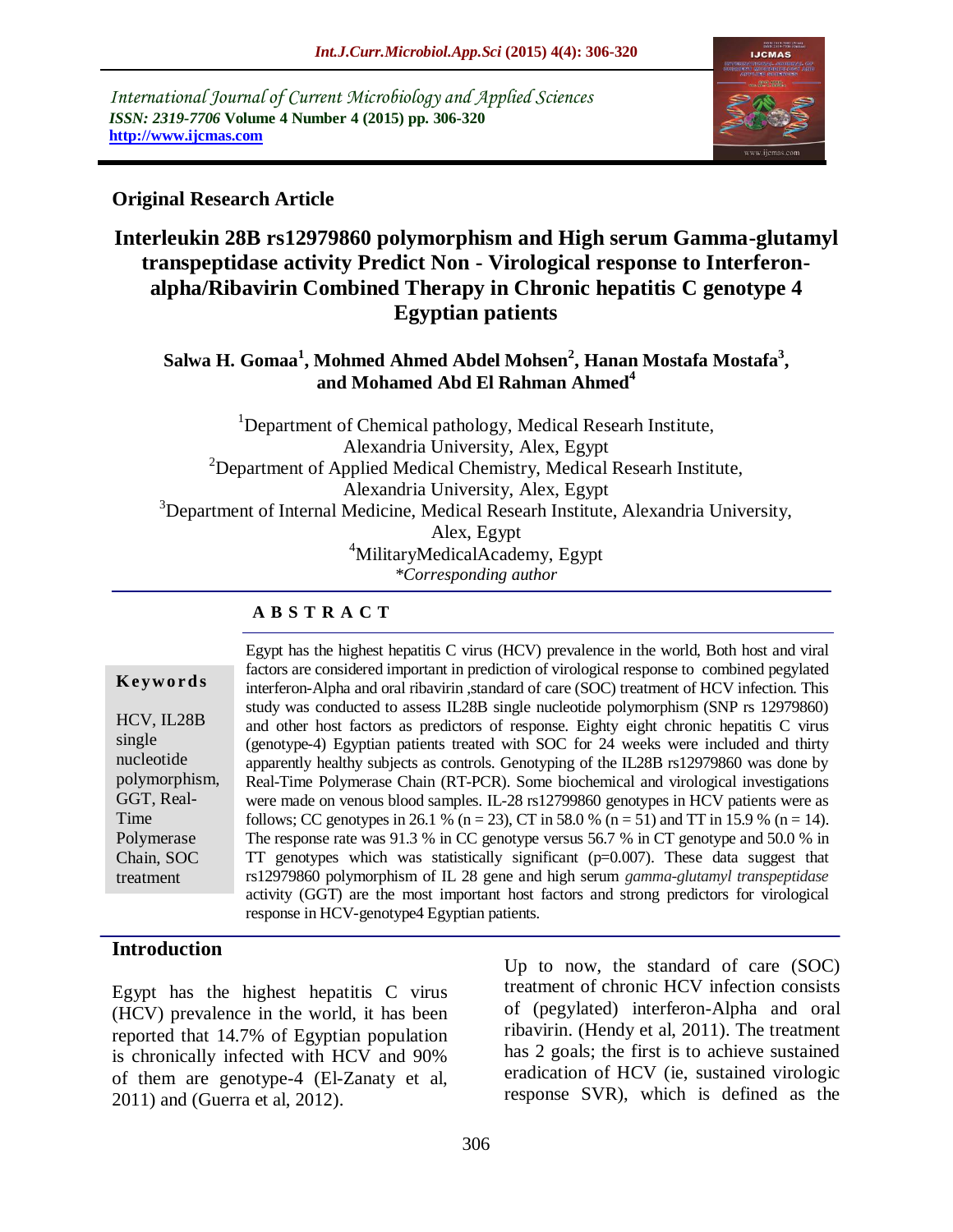persistent absence of detectable HCV RNA in serum of patients 6 months or more after completing antiviral treatment. The second goal is to prevent progression to cirrhosis, hepatocellular carcinoma (HCC) and decompensated liver disease requiring liver transplantation (M.R. Pinzone, et al 2014).

Moreover, responsiveness to hepatitis C virus therapy depends not only on viral factors but also on host factors .Viral factors, those that are related to HCV virus, include viral genotype and viral load (Asselah et al, 2010). While, host factors include sex, age, obesity, insulin resistance, type 2 diabetes mellitus (T2DM), ethnicity (race), degree of liver fibrosis and genetics as IL28 polymorphisms (Hendy et al, 2011). Many viral and host factors have been investigated as predictors for achieving viral clearance; However, knowledge of factors predicting sensitivity to combined antiviral treatment is still limited and restricted in populations infected with HCV-4.

Interleukin-28B (IL-28B), named also as interferon  $\lambda$ -3, has been shown to be involved in the control of HCV infection, IL-28B has a role in the regulation of intracellular IFN stimulated gene (ISG) expression (Nikolaus et al, 2014). It is expressed by peripheral blood mononuclear cells; dendritic cells upon infection with viruses. IL-28B exhibits antiviral activity, having an impact on natural clearance of HCV, and the genetic polymorphism of the encoding IL-28B gene may determine the clearance of HCV. (Li S et al, 2011).

IL-28B gene polymorphism currently seems to be one of the strongest predictors of SVR. Genome-wide association studies (GWAS) reported the association between rs12979860 and Sustained Virological Response (SVR) in patients with genotype 1 and treated with PEG-IFN‐α2a or PEG-

IFN- $\alpha$ 2b. (Thompson et al, 2010). Few data are present for this association in patients with genotype 4. There is no doughty that the high treatment cost presents a high economic burden in developing country like Egypt, that necessitates a more research on predictors of (SOC) treatment response.

Accordingly, The present study aimed to assess IL28B single nucleotide polymorphism ( rs 12979860 ) and other host factors as predictors of response to pegylated interferon plus ribavirin given as a SOC treatment to Egyptian cohort with chronic hepatitis C virus genotype 4 .

# **Materials and Methods**

The study was carried out after the approval of the Ethical Committee of Medical Research Institute. A signed formal consent was obtained from all subjects enrolled in the study. This study included one hundred and eighty subjects divided as, thirty apparently healthy subjects were taken as controls to be compared with the patients group for the genetic study and eighty eight CHC infected patients who were positive HCV antibody and HCV RNA (HCV-Ribonucleic acid).They were treated with 180 $\mu$ g Peg–IFN  $\alpha$ -2a or 1.5 $\mu$ g/kg Peg–IFN α-2b once a week in combination with RBV (800-1400 mg/day) for 24 weeks. Those patients were selected from the outpatient clinic of the Medical Research Institute, Alexandria University who were eligible and fulfilling the criteria for treatment with combined Peg–IFN α and RBV and followed up for 24 weeks of treatment. Reverse transcriptase polymerase chain reaction (RT-PCR) for HCV-RNA was done at 0, 12, and 24 weeks of the treatment. According to the response to the standard of care (SOC) therapy, patients were divided into the following groups:

**Group 1:** Responders: those are patients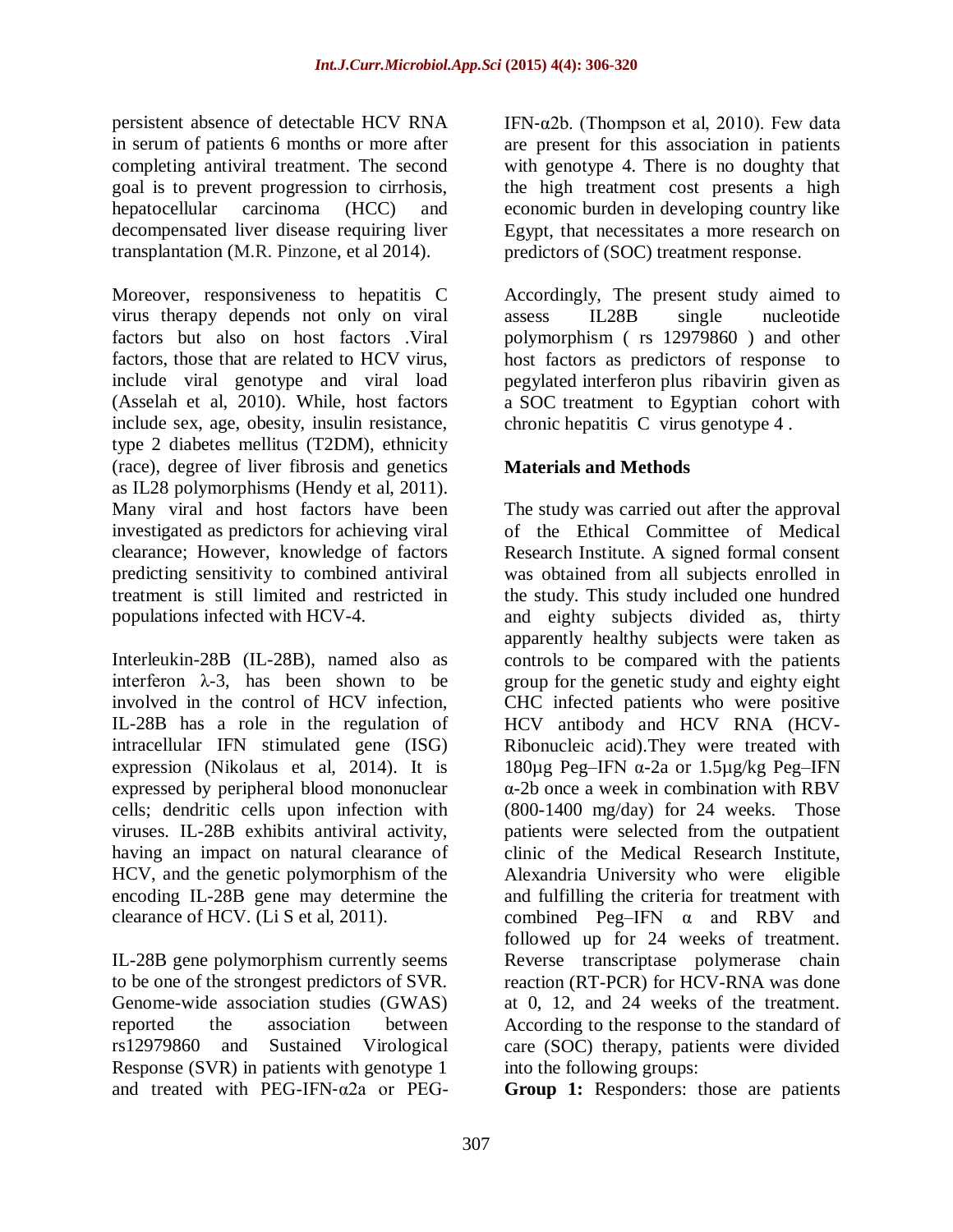whose HCV-RNA by Polymerase chain reaction (PCR) was negative after 24 weeks of therapy.

**Group 2:** Non-responders: those are patients whose HCV-RNA by PCR was still positive after 24 weeks of therapy. None of the subjects was positive for hepatitis B surface antigen (HBs Ag) or positive for Anti-Nuclear Antibody (ANA).

All studied subjects were subjected to thorough clinical examination including anthropometric measurements with calculation of body mass index (BMI=body weight in kilograms divided by the square of height in meter kg/m2)<sup>(198)</sup> and Abdominal ultrasonography. Liver biopsies were done to assess the stage of liver fibrosis. Following twelve hours fasting venous blood samples were withdrawn from each subject and were taken into the following tubes, First: Tripotassium citrate tube for prothrombin time and activity, Second: K3- EDTA (tri-potassium ethylene diamine tetraacetic acid) for complete blood count and DNA extraction, the later was done daily and stored at  $(-80^{\circ}C)$  before IL-28B genotyping, The last: A plain tube without anticoagulant where sera were immediately separated and divided into aliquots which were utilized in routine biochemical investigations; including Liver function tests, fasting blood sugar (FBS) and post prandial sugar (PPS).

Which were all done on chemistry autoanalzer(OLYMPUS AU400).Also, Fasting serum insulin was measured using a two site, solid phase chemiluminescent enzyme immunometric assay (CLIA) by the Immulite 1000 Automated Analyzer (Diagnostic Products Corporation) and Insulin resistance (IR) was then investigated by the homeostasis model for the assessment of IR (HOMA-IR)=fasting insulin( $\mu$ U/ml) $\times$ fasting glucose (mmol/L)/22.5. Virological

investigations including viral load by real time PCR) and Quantitativ HCV RNA(ribonucleic acid) levels analyzed by reverse transcriptase polymerase chain reaction (RT-PCR) at 0, 12, 24 weeks of starting treatment were done using Applied Biosystems(API 7000).

### **Single nucleotide polymorphisms (SNPs) detection and genotyping of the IL28B rs1297980:**

The rs 12979860 SNP in the region of IL28B-Gene was analyzed by (RT-PCR) using Applied Biosystems (API 7000).Freshly withdrawn whole blood samples on K3-EDTA were used for genomic DNA Extraction from peripheral blood leukocytes that was carried out using QIAamp® DNA blood Mini kit (Qiagen Hilden, Germany) according to the manufacturer's instructions. The purity and concentration of stored extracted genomic DNA were determined using the Thermo Scientific Nano Drop™ 1000 Spectrophotometer (Thermo Fisher Scientific, Wilmington, Delaware USA). (Sambrook, et al 2006)

Genotyping of single nucleotide polymorphisms (SNPs) of the IL28B rs12979860 was carried out by the allelic discrimination Real-Time Polymerase Chain Reaction SNP genotyping technology using dual labeled fluorogenic TaqMan® minor groove binder (MGB) probes (Callegaro, et al 2006), with Sequence-specific forward and reverse primers pre-designed to amplify the sequence containing the SNP (Applied Biosystems-Life Technologies, Carlsbad, California, USA) according to the manufacturer's instructions. (NB: their sequences are not revealed by the company)

In a 20 µl total volume; 5 µl total DNA; 0.5 µl IL28B Rs60(rs12979860) forward primer; 0.5 µl IL28B Rs60 reverse primer;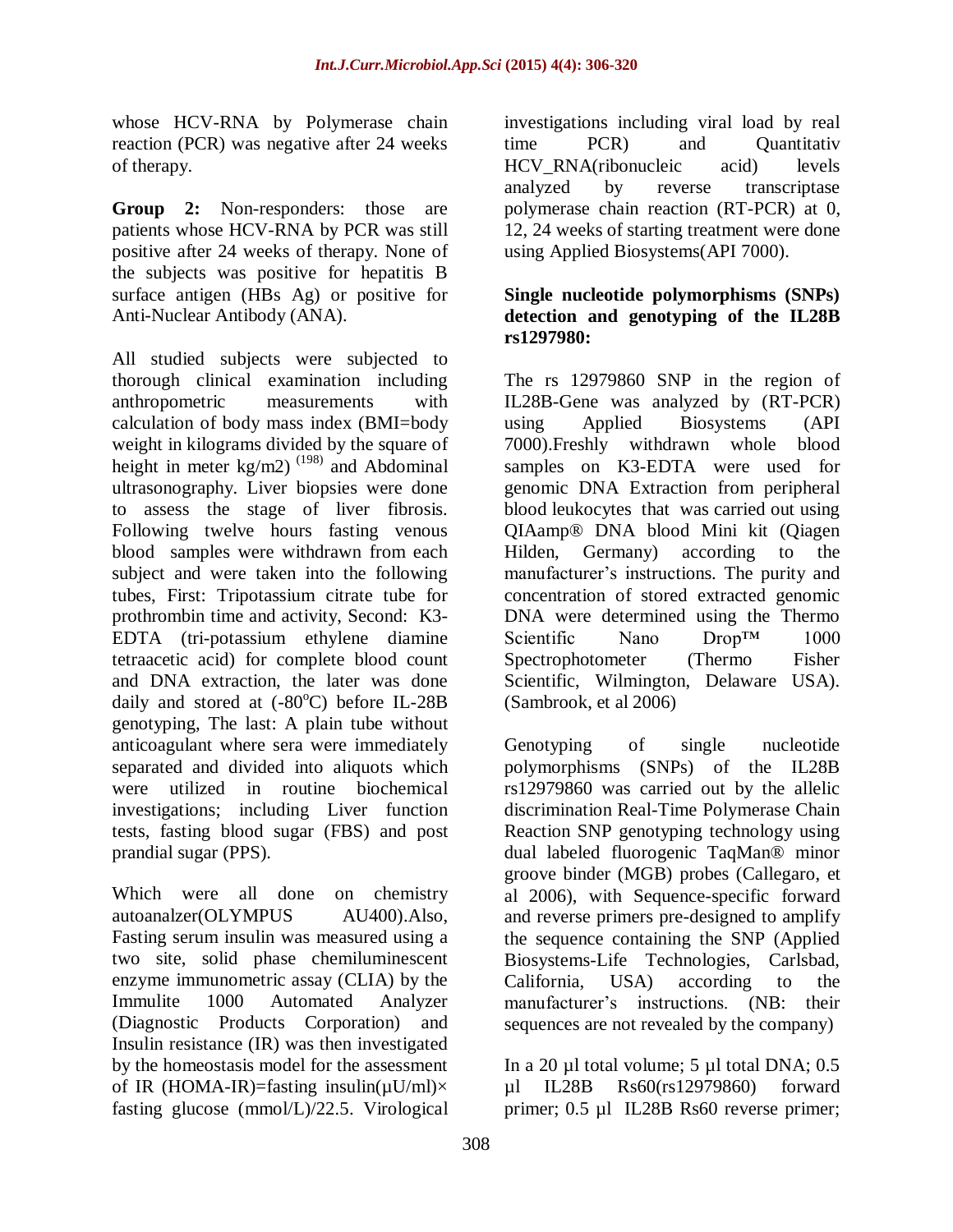0.5 µl IL28B Rs60 probe T allele; 0.5 µl IL28B Rs60 Probe C allele ; 10 µl Universal TaqMan PCR master mix(2X) and 3 µl nuclease free water.

The thermal cycling conditions of the StepOne real-time PCR system (*Applied Biosystems-Life Technologies, Carlsbad*, California, USA) were programmed as follows: 30 seconds at  $60^{\circ}$  C, 10 minutes at 95<sup>0</sup>C, followed by 40 cycles consisting of 15 seconds denaturation at  $95^{\circ}$ C and 1 minute annealing/extension at  $60^{\circ}$ C and 30 seconds at  $60^0C$ .

Data analysis was done using StepOne v2.2.1 Sequence Detection System (SDS) Software (Applied Biosystems-Life Technologies, Carlsbad, California, USA), which used the three different types of fluorescence measurements made during the tube read i.e. FAM, VIC and ROX (the Passive Reference dye used) to calculate Reporter normalized (Rn) ratios for each reporter dye in each reaction tube. This normalization was necessary to correct for fluorescent fluctuations due to changes in concentration or volume. Normalization was accomplished by dividing the emission intensity of the reporter dye (FAM or VIC) by the emission intensity of the Passive Reference (ROX dye) to obtain a ratio defined as the Rn (Reporter normalized) Accordingly, the substantial increase in Rn ratio of each reporter dye in each reaction tube was then correlated to the specific allele(s) present in this sample and accordingly its genotype could be interpreted, where increase in VIC dye indicated homozygosity for A allele, FAM dye indicated homozygosity for C allele, and both dyes indicated heterozygosity for AC.

Statistical analysis: Statistical calculations were performed using SPSS (Statistical Package for the Social Science; SPSS Inc.,

Chicago, IL, USA) version 20 for Microsoft Windows. Mean  $\pm$  standard error  $(X \pm SE)$ , frequencies (number of cases) and relative frequencies (percentages) were used where appropriate. Mann–Whitney U test and Kruskal–Wallis test were used to analyze continuous variables where appropriate. We used the Spearman rank correlations to evaluate the relationship between pairs of markers. For comparing categorical data, Chi square  $(\chi^2)$  test was performed. Fisher exact test was used instead when the expected frequency is less than 5. A probability value (*p* value) less than 0.05 was considered statistically significant. Hardy-Weinberg Equilibrium: G. H. Hardy and W. Weinberg noted that with some welldefined assumptions, the population allele frequencies could be used to calculate the equilibrium-expected genotypic proportions.

# **Results and Discussion**

The response to Peg-IFN-α/RBV was examined in all patients after 24 weeks of treatment by qualitative RT-PCR. The results showed that 64% of the patients responded to the treatment (responder group, n= 57) while 36% of the patients did not respond to the standard of care treatment (non-responder, n= 31). Statistical analysis of baseline demographic and biochemical characteristics of non-responders (NR) and responders (R) HCV Patients are shown in (Table 1). The male/female ratio in HCV patients responder group was  $(59.6\%)/(40.4\%)$  which was higher than that in non-responder patients group (71%)/(29%), but did not show statistical significance,  $P=0.292$ ). The mean body mass index (BMI) of HCV responder patients is 27.7  $\pm$  0.2 Kg/m<sup>2</sup> which was significantly lower than that in nonresponder group,  $p = 0.001$  (Table 1). Moreover, the data of the current study demonstrated that obese patients as judged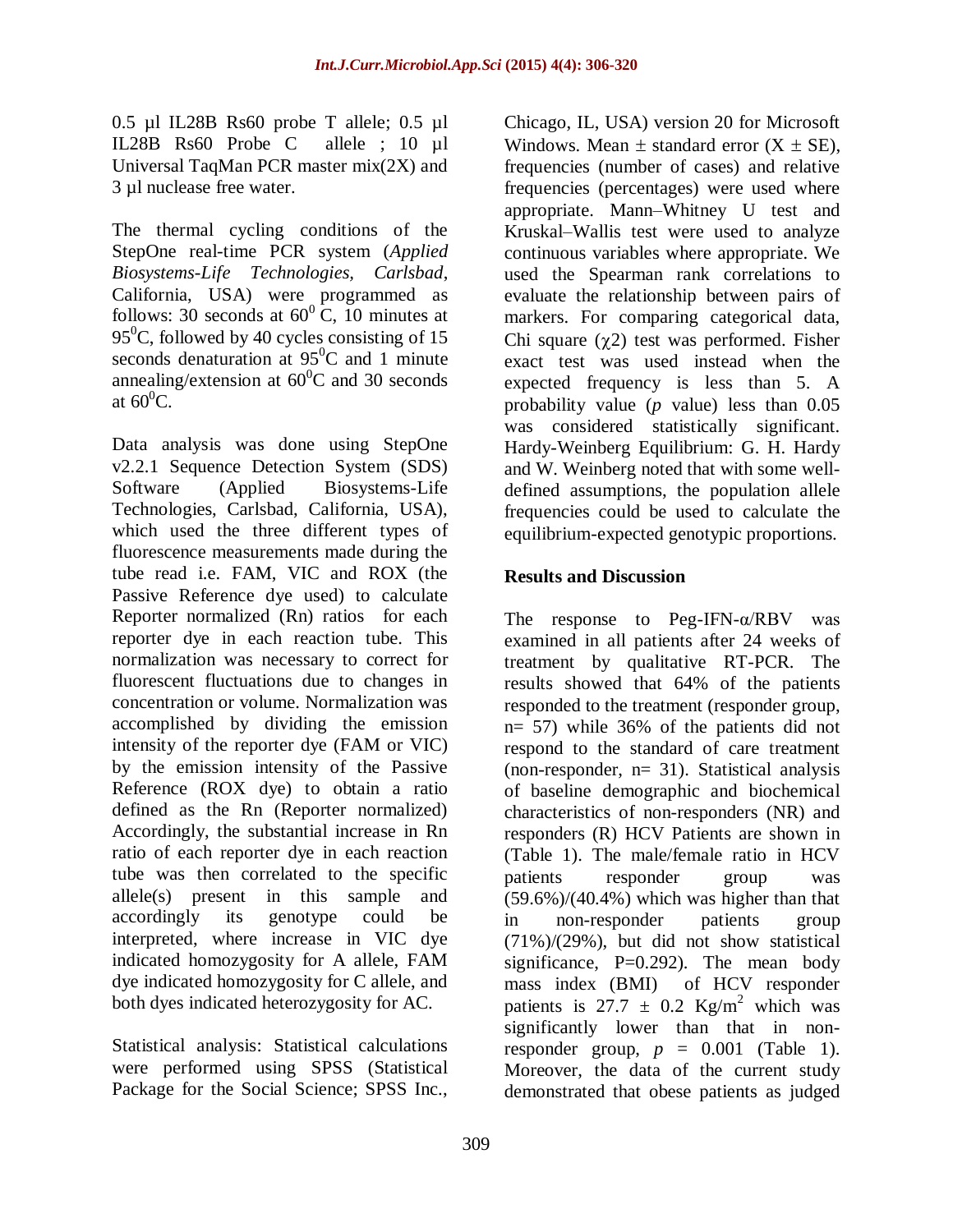by their BMI had approximately an 85% lower chance of developing a response to therapy compared with normal or overweight patients. In HCV responder patients, the serum activity level of GGT was significantly lower than that in apparently non-responder group,  $p = 0.0001$ (Table 1). The mean concentration level of serum albumin in HCV responder patients was significantly higher than that in apparently non-responded group,  $p = 0.043$ (Table 1). The concentration levels of total and direct bilirubin in HCV responder patients were significantly lower than those in non-responded group,  $(p = 0.005, 0.0001,$ respectively) (Table 1). Also, the mean fasting serum insulin level in HCV responder patients group was significantly lower when compared to that in nonresponded group,  $p= 0.048$  (Table 1). Moreover, in responder patient group, the mean levels of thyroid stimulating hormone (TSH) and alpha-feto protein (AFP);  $2.07 \pm$ 0.15  $\mu$ IU/ml and 5.36  $\pm$  0.92 mg/ml, respectively, were significantly lower than that in non-responder group,  $p = 0.018$ ,  $p =$ 0.004 respectively (Table 1). In addition, the mean level of HDL-cholesterol in HCV responder patients group (54.9 mg/dL  $\pm$  2.7) was significantly elevated when compared to that in HCV non-responder patients group  $(46.6 \text{ mg/dL} \pm 2.3), p = 0.021 \text{ (Table 1)}.$ Furthermore, in HCV responder patients group, the mean value of international normalized ratio (INR) was significantly lower than that in non-responder patients group,  $p = 0.0001$  (Table 1).

Pretreatment liver biopsy samples were assessed for all HCV patients. The data showed that the majority of HCV patients were staging F1 (46.6 %) with total count 41 cases divided to 9 non responder (NR) (29.03% of non-responder) and 32 responder (R) (56.14% of responder) however, the advanced stages of fibrosis  $(F3 + F4)$  were

more frequently found in non responder patients than responders (Table 2). Grading of histological Activity is shown in (Table 2) with significantly higher degree of activity in non-responders compared to nonresponders.

On the other hand, univariate analysis identified GGT (OR: 0.219, CI 95%:0.068 – 0.710,  $p = 0.006$ ), body mass index (OR: 0.152, CI 95%:  $0.029 - 0.804$ ,  $p = 0.021$ ), HOMA-IR (OR: 0.215, CI 95%: 0.084 – 0.547,  $p = 0.001$  and liver fibrosis stage (OR: 0.170, CI 95%: 0.059 – 0.491, *p* = 0.001) as independent predictors for virlogical response, (Table 3).

# **IL-28 rs12799860 Genotype Distribution**

The IL-28 rs12799860 genotypes (CC, CT and TT) distribution in apparently healthy subjects and in HCV patients is shown in (Table 4). The frequencies of the IL-28 rs12799860 genotypes in healthy subject were as follows; CC 43.3 % ( $n = 13$ ), CT 53.3 % (n = 16) and TT 3.3 % (n = 1), while In HCV patients ( $n = 88$ ), the frequencies of the IL-28 rs12799860 different genotype were as follows; CC 26.1 % ( $n = 23$ ), CT 58.0 % (n = 51) and TT 15.9 % (n = 14). It should be noted that 91.3 % of HCV patients with CC alleles (21/23), 56.7 % of HCV patients with heterozygous CT (29/51) and 50.0 % HCV patients with recessive alleles TT (7/14) were responders, respectively. The distribution of these different IL-28 rs12799860 genotypes among all studied groups are in agreement with Hardy-Weinberg equilibrium,  $(p > 0.05)$ , except for non-responders HCV patients is not consistent with Hardy-Weinberg equilibrium,  $(p = 0.011)$ , (results not shown). It should be noted that the response rate to the standard of care (SOC) therapy varied according to IL28rs12979860 SNP genotypes, as it was 91.3 % in CC genotype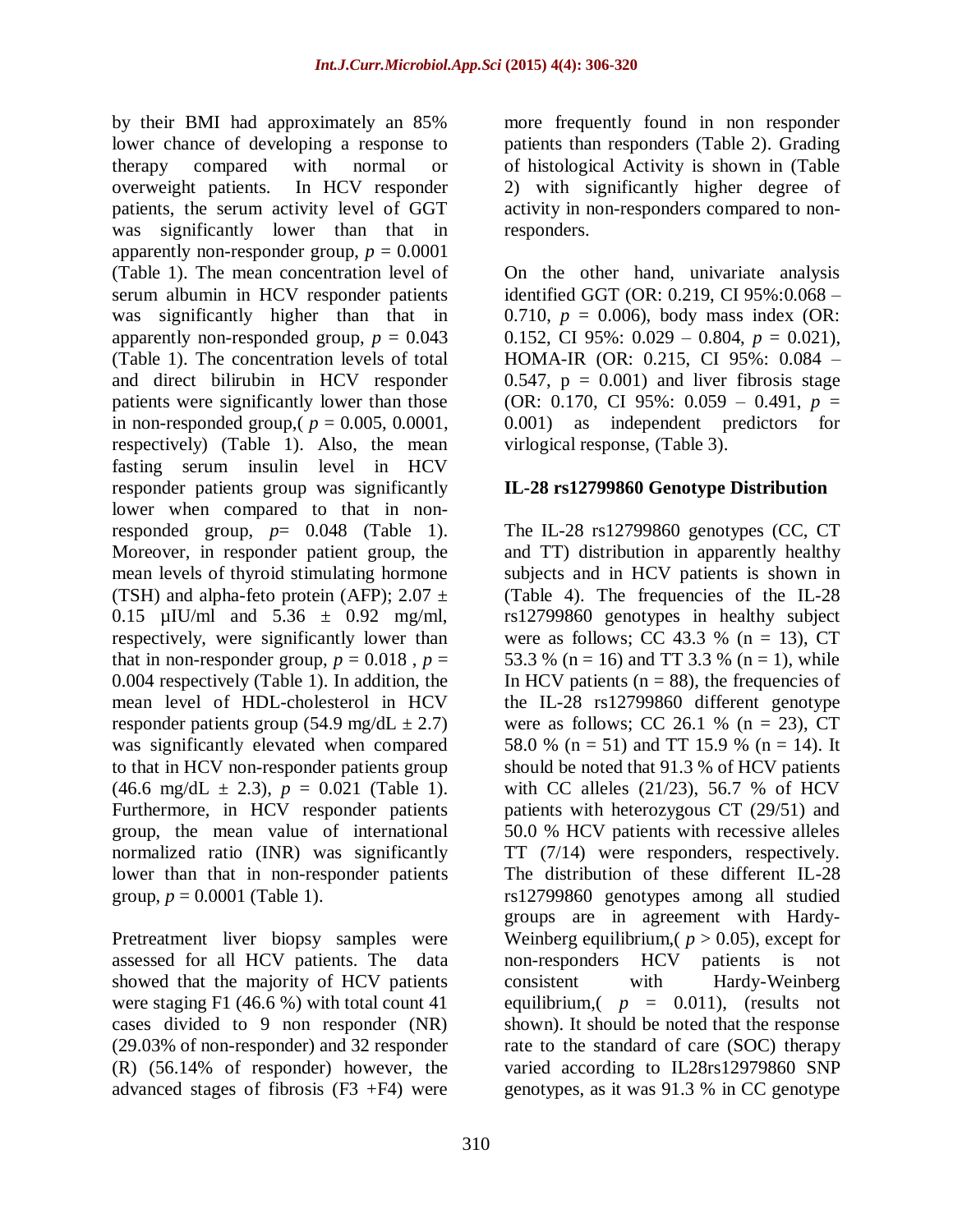(21/23) versus 56.7 % (29/51) in heterozygous CT and 50.0 % (7/14) in TT genotypes which when compared was statistically significant (p=0.007) (Table 4).When we studied the association between the virological response and IL28rs12979860 SNP genotypes, we found statistically significant association between the virological response and CC genotype where CC genotype have better chance for SVR than non-CC genotypes (TT/CT) resulting in an odds ratio of 0.118 C.I.( 0.026 – 0.546), p=0.002(results not displayed). These data suggest that CC genotype is a good predictor of SVR in chronic hepatitis C genotype 4 Egyptian patients.

There was also a statistically significant difference in the allelic frequencies of rs12979860 SNP of IL28 gene between responders and non-responders HCV patients [\(](#page-10-0) $p=0.007$ ) (

**[Table](#page-10-0)**5), where the responders had a higher frequency of the wild allele "C" than nonresponders (62.3% versus 41.9%), and a lower frequency of the mutant allele "T" than non-responders (37.7% versus 58.1%), resulting in an overall odds ratio of 0.737  $C.I(0.233-0.822)$ . The frequency of C allele was higher in all groups except for non responder group where the frequency of T allele was higher. The results of the present study showed that the C allele of rs12979860was significantly associated with virological response.This finding suggest possible use of rs12979860 of IL 28B gene polymorphism as a predictor of response to SOC treatment of HCV-genotype 4.

According to IL28B rs12979860 genotypes, we further divided HCV patients (n=88) into two subgroups; those with CC genotype were 23 (21 responders and 2 nonresponders) and those with non CC genotypes (CT+TT) were 65 (29 responders and 36 non-responders). When these two subgroups were compared as regards fibrosis stage, it was found that high degree of fibrosis (F3+F4) was detected in 76.6% of HCV patients (both responder and nonresponders) with non-CC genotypes. While the lower degree of fibrosis  $(F1+F2)$  was detected in almost 100% of responders with CC genotype and in 85.5% of nonresponders with CC genotype . Also, the results revealed that almost 89% of nonresponder HCV patient's with non CC genotype has high serum GGT activity. [\(](#page-10-0)

**[Table](#page-10-0)**6). Otherwise there were no statistically significant differences between the two subgroups concerning other measurements.

As previously mentioned, the main factors influencing the efficacy of HCV antiviral treatments are divided into two categories; viral and host-related.

The viral category includes the HCV genotype and baseline viral load (Zhu et al, 2013). The later was found to be an important determinant of treatment response, the lower the viral load the better the chance of eradicating the hepatitis C virus. In contrast, the data of the present study, despite the lack of statistical significance, showed that responders had a higher baseline viral load than nonresponders. Domagalski et al, 2013 , have reported that the baseline viral load in responder was higher than that in nonresponders HCV patients. These results may point to the role of other viral/host factors in predicting overall virological response.

On the other hand, host factors that have been studied as predictors of response to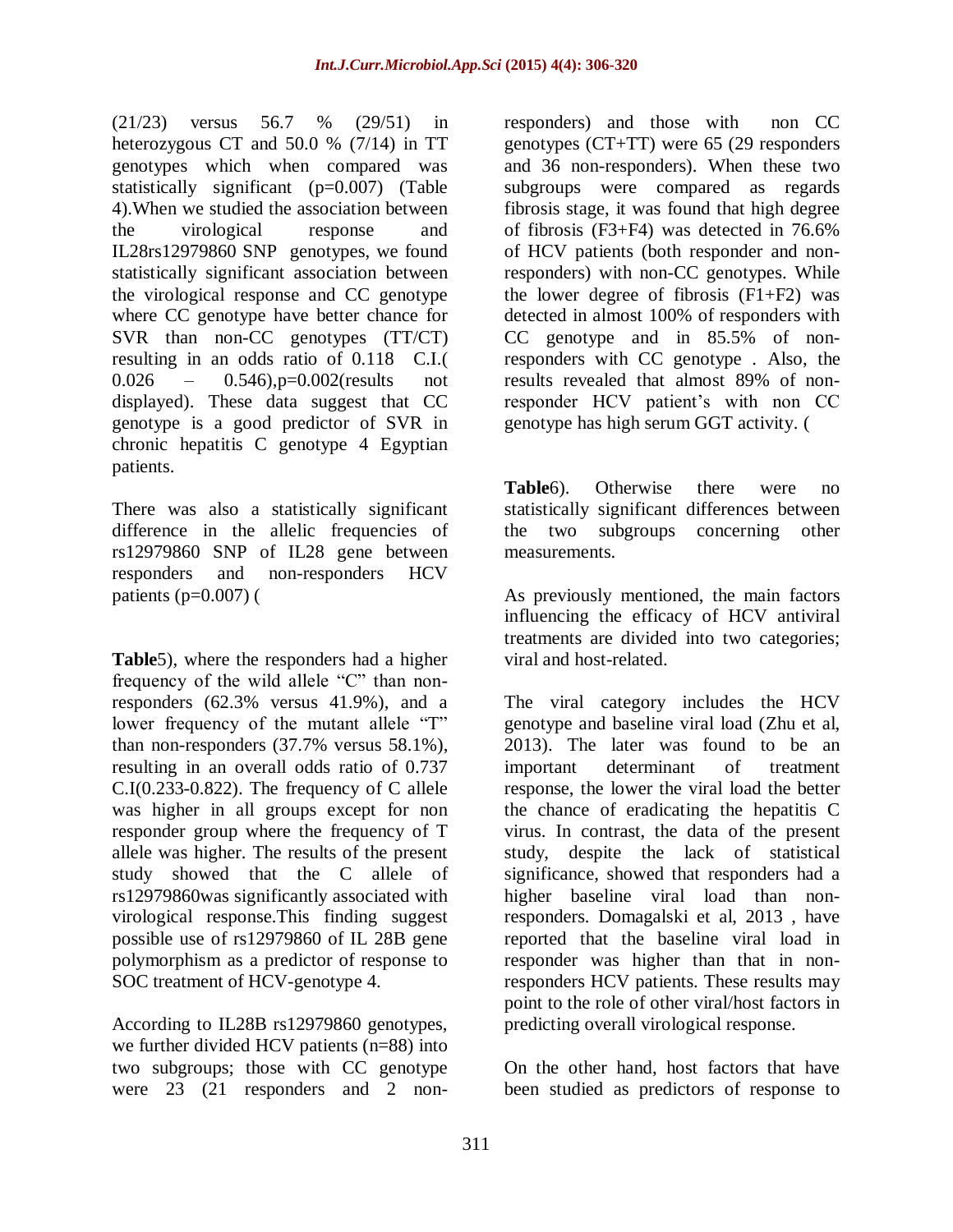HCV therapy with Peg-IFN-α/RBV included age, sex, race, fasting glucose level, insulin resistance, stage of fibrosis, GGT level and body mass-index (BMI) ( Jacobson , et al 2007)& (Yu, et al 2011).

As regards patient age, it is generally believed that younger individuals (usually < 40 years of age) respond better to IFN- $\alpha$ treatment than older persons (287,288). However, the results of the present study showed that mean average age of responders was not significantly different from that of non-responders.

The data of the present study revealed a significant elevation in the mean GGT activity level in non-responder HCV patients when compared to that in responder HCV patients, Table (1).Similarly, (Brjalin et al, 2013) , have reported that the mean GGT level significantly lower in the SVR group than in the non-SVR group. Low GGT levels were found to be an independent predictor of both RVR and SVR in various cohorts of HCV-monoinfected patients. (James, et al 2013) & (Weich, et al 2011). This in agreement with the data of the present study that revealed GGT as an independent predictor of virological response. Table (2)

It has been suggested that obesity, (BMI greater than 30 kg/m2), is a risk factor for non-response to antiviral therapy independent of genotype and cirrhosis in patients with chronic hepatitis C. Obese patients had approximately an 80% lower chance of a sustained response to therapy compared with normal or overweight patients( Delgado-Borrego, et al 2010) .

In accordance with these findings, we found that the mean value BMI of non-responder HCV patients was significantly higher than that in responder HCV patients. Also our data showed that obesity (BMI  $>$  30 kg/m2)

is one of the independent predictors of virological response.Table (2). Moreover, the data of the current study demonstrated that obese patients as judged by their BMI had approximately an 85% lower chance of developing a response to therapy compared with normal or overweight patients.

Several studies have reported association between insulin resistance (IR) and chronic HCV infection especially with genotype 1 and 4 (Moucari, et al 2008) & (Petta et al, 2008). In consistence with these observation, the current study reports that almost 50% of the HCVpatients have IR  $(HOMA-IR \geq 2)$ . Also, the mean concentration level of fasting insulin was significantly higher in non-responder when compared to that in responder HCV patients. In the present study, the mean level of HOMA-IR in nonresponder HCV patients was higher than that in responder HCV patients without reaching a significant level. Similarly, Del Campo et al, 2013 have reported similar results where no significant difference in HOMA-IR level was observed between SVR and Non SVR.

However, Deltenre et al , 2011 in their a meta-analysis study, have reported that on considering only studies using the same cutoff value of 2 to define IR, a 22% decrease in SVR rates was still found. They also stated that this cutoff (2) is a robust negative predictive factor for SVR. In these aspects, the results of the present study revealed a 21.5% decrease in response rate.

Chronic hepatitis C infection progresses to fibrosis and in 20%–30% of cases leads toliver cirrhosis with the risk of hepatocellular carcinoma (HCC) (4%). Gamail et al, 2013 have reported that stage of fibrosis in patients with HCV genotype 4 is one of the most important predictors of EVR, as the higher the stage of fibrosis, the lower the achievement of a complete EVR.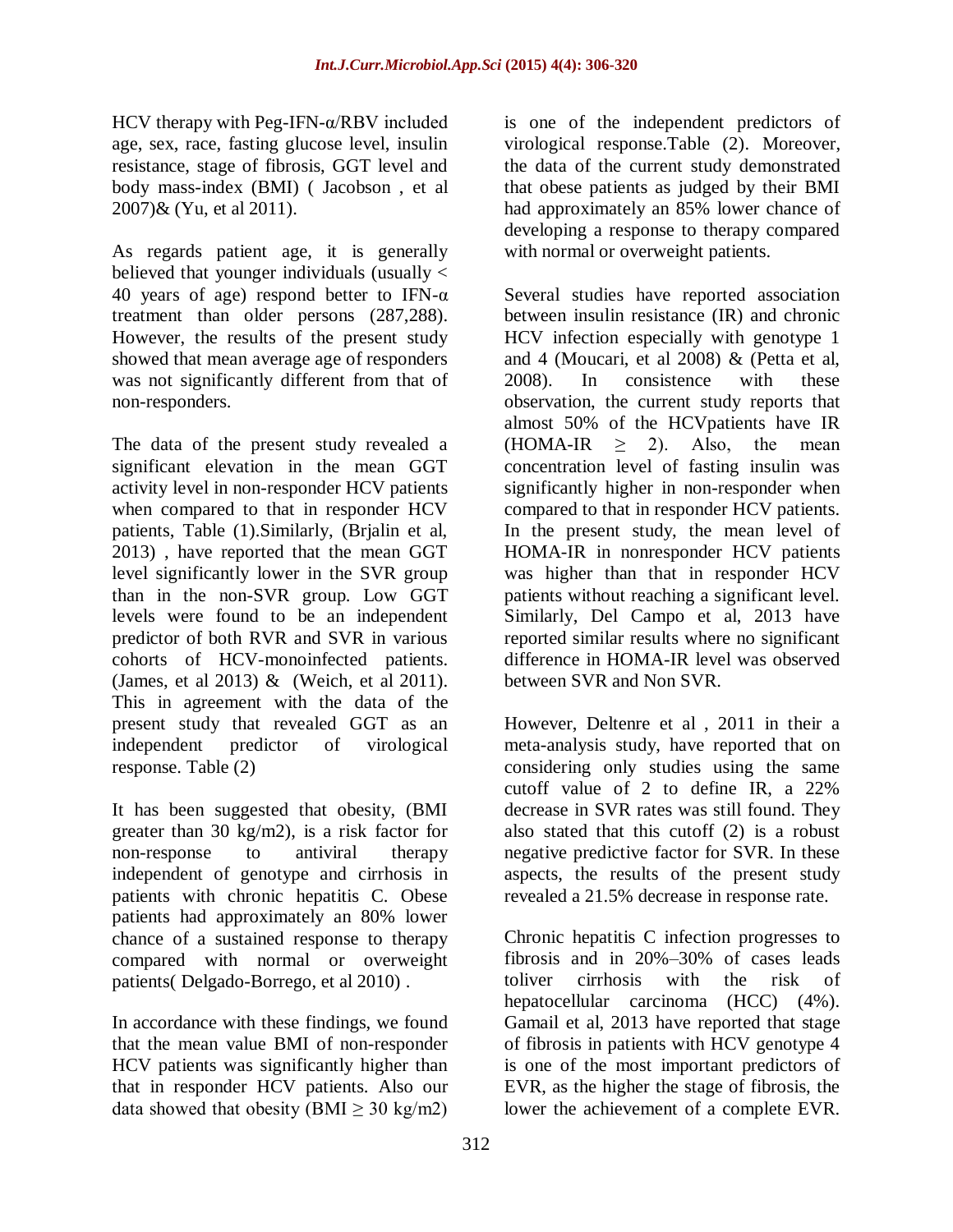Their results were also reported by Torres et al, 2010, who demonstrated, that one of the independent factors associated with a complete EVR was the non-cirrhotic status of the patients at baseline.

It has been demonstrated that the presence of liver steatosis and significant fibrosis, also significantly impairs the chance for SVR, with rates of 15–40% according to the degree of steatosis and fibrosis (Guedj , et al 2012) & (Westin , et al 2007). The data of the present study are in agreement with and confirm the previously mentioned observation and it also found that elevated stages of fibrosis reduce the chance for virological response with rate of 17%. Moreover, the data of the presented study found that the fibrosis stage is one of the strong independent predictors of sustained virrological response to therapy in chronic hepatitis C genotype 4 Egyptian patients. (Table 2).

Currently, candidate gene approaches had been implemented to discover the host factors associated with the HCV treatment response (Mosbruger, et al 2010). Several favorable genotypes significantly predicting higher sustained virological response rates including IL-28 CCrs12979860 irrespective of the race have been reported(Fellay et al, 2009) .The data of the present study revealed that The frequency of the IL-28 rs12979860 genotypes showed that more than half of the HCV patients were CT (58 %), followed by CC (26 %) then TT (16 %). The same frequency order of IL-28B rs12979860 genotype was previously reported (Khairy, et al 2013).

Also, the data of the present study revealed that the frequency of IL-28-rs12979860 CC genotype in responder patients (91.3 %) was higher than in non-responder patients (8.7 %). Other studies have reported similar findings (Khairy, et al 2013) & (Olfat, et al 2012).

Meanwhile, the data of the present study revealed a significant association between CC genotype and response to Peg-IFNα/RBV. The response rates were almost 91 %, 57 % and 50 % for genotypes CC, CT and TT, respectively. This in agreement with previous studies, where the high rates of response were observed in patients with CC genotype (Asselah, et al 2012) & (De Nicola, et al 2012).

The exact biological pathways underlining the IL28B gene SNP association with treatment response and viral clearance remain unknown. Host innate immune mechanisms including IFN-λ, a direct product of the IL28B gene, control viral infection (Marcello, et al 2006). Initial binding of IFN-λs to its receptor is followed by several events that end with the induction of interferon-stimulating genes (ISGs) (Robek, et al 2005). It is speculated that this mechanism suppresses viral infection. Moreover, IFN-λ has been shown to block HCV replication in human hepatocytes in vitro (Robek, et al 2005). The role of IL-28B variants in relation to INF-λ3 expression could be explained by a number of possibilities. The lower intrahepatic expression of IFNstimulated genes in IL28B CC carriers than patients with CT/TT variants might facilitate the antiviral activity of IFN-based therapy (Thompson et al, 2010). Furthermore, IL28B variants might cause an abnormal expression of endogenous IFN- λ3 (non-, weak-, or hyperfunctioning variants) and this migsxzht alter the host response to antiviral therapy by negative feedback (Balagopal, et al 2010).

Though Agu'ndez et al. 2012, have found that these genetic traits were not related with the levels of intrahepatic IL28B gene expression but the baseline expression of interferon stimulated genes (ISGs) was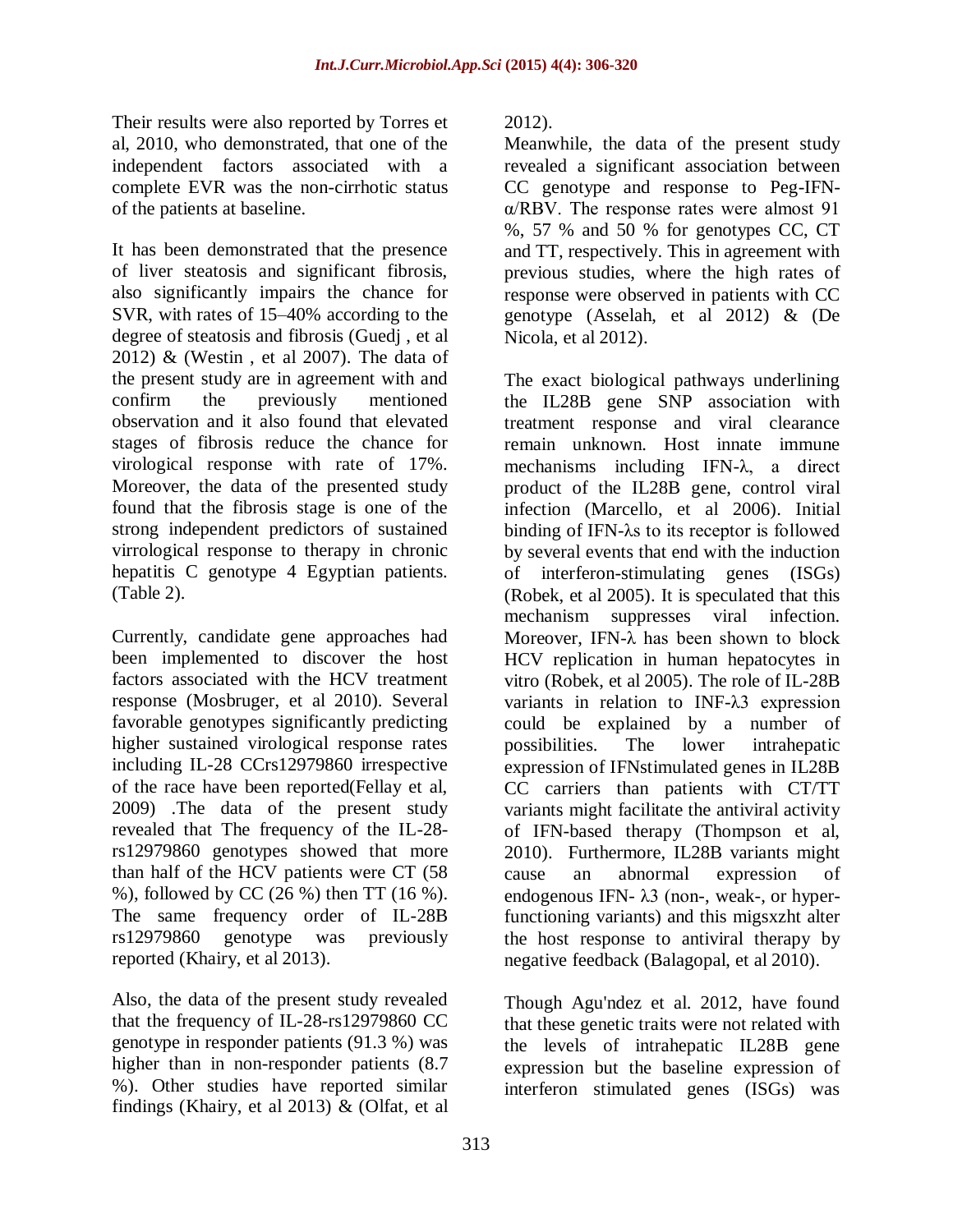found to be significantly higher in patients carrying the minor rs12979860 T allele. **Table.1** Statistical Analysis of Baseline Demographic and Biochemical Characteristics of Non Responders and Responders HCV Patients

|                                                | $HCV$ Patients ( $n = 88$ )       |                                        |                        |  |
|------------------------------------------------|-----------------------------------|----------------------------------------|------------------------|--|
| <b>Parameter</b>                               | <b>Non Responders</b><br>$(n=31)$ | <b>Responders</b><br>$(n = 57)$        | $p^*$                  |  |
| Age (yrs)                                      | $44 \pm 1.7$                      | $43.2 \pm 1.4$                         | 0.705                  |  |
| Sex M/F                                        | 22(71%)/9(29%)                    | 34(59.6%)/23(40.4%)                    | $0.292^{\chi^2}$       |  |
| Body Mass Index $(Kg/m^2)$                     | $28.7 \pm 0.4$                    | $\overline{27.1} \pm 0.2$ <sup>*</sup> | 0.001 <sup>a</sup>     |  |
| $<$ 30 Kg/m <sup>2</sup>                       | 25 (80.6 %)                       | 55 (96.5 %)                            | $0.021*F$              |  |
| $\geq$ 30 Kg/m <sup>2</sup>                    | $6(19.4\%)$                       | $2(3.5\%)$                             |                        |  |
|                                                |                                   |                                        |                        |  |
| ALT (IU/L)                                     | $51.3 \pm 6.1$                    | $50.1 \pm 4.2$                         | $0.529^{a}$            |  |
| AST (IU/L)                                     | $48.5 \pm 4.2$                    | $47.4 \pm 4.4$                         | $0.196^{\text{a}}$     |  |
| GGT (IU/L)                                     | $73.8 \pm 8.1$                    | $53.4 \pm 10.4$                        | $0.0001^a$             |  |
| Albumin $(g/dL)$                               | $3.97 \pm 0.08$                   | $4.17 \pm 0.05$                        | 0.043                  |  |
| Total Bilirubin (mg/dL)                        | $0.93 \pm 0.1$                    | $0.70 \pm 0.05$                        | $0.005^{\overline{a}}$ |  |
| Direct Bilirubin (mg/dL)                       | $0.36 \pm 0.05$                   | $0.20 \pm 0.02$                        | $0.0001^a$             |  |
| Fasting Blood Sugar (mmol)                     | $6.68 \pm 0.81$                   | $5.66 \pm 0.28$                        | $0.389^{a}$            |  |
| Fasting Insulin (µIU/ml)                       | $12.41 \pm 2.17$                  | $8.56 \pm 0.61$                        | $0.048^a$              |  |
| Postprandial Blood Sugar                       | $136.7 \pm 12.6$                  | $128.9 \pm 5.7$                        | $0.286^{a}$            |  |
| (mg/dL)                                        |                                   |                                        |                        |  |
| TSH (µIU/ml)                                   | $2.71 \pm 0.2$                    | $2.07 \pm 0.15$                        | $0.018^{a}$            |  |
| <b>HOMA-IR</b>                                 | $4.8 \pm 1.8$                     | $2.34 \pm 0.34$                        | $0.110^{a}$            |  |
|                                                |                                   |                                        |                        |  |
| White Blood Cells (WBCs) x<br>10 <sup>3</sup>  | $4.68 \pm 0.23$                   | $4.91 \pm 0.22$                        | $0.875^{\text{a}}$     |  |
| Hemoglobin (mg/dL)                             | $12.7 \pm 0.3$                    | $12.6 \pm 0.17$                        | $0.780^{a}$            |  |
| Platelets( $x 10^3 \mu l$ )                    | $189.61 \pm 10.9$                 | $183.12 \pm 6.97$                      | $0.653^{\text{a}}$     |  |
| <b>International Normalized</b><br>Ratio (INR) | $1.11 \pm 0.02$                   | $1.03 \pm 0.01$                        | $0.0001^a$             |  |
| Prothrombin concentration %                    | $90.1 \pm 1.9$                    | $96.8 \pm 0.7$                         | $0.0001^a$             |  |
|                                                |                                   |                                        |                        |  |
| Alpha-Feto protein(mg/ml)                      | $14.00 \pm 4.48$                  | $5.36 \pm 0.92$ <sup>*</sup>           | $0.004^a$              |  |
| Baseline Viral Load(log <sub>10</sub>          | $986598 \pm 142855$               | $1695561 \pm 355799$ <sup>*</sup>      | $0.564^{\text{a}}$     |  |
| IU/ml)                                         |                                   |                                        |                        |  |

M/F: male to female ratio, ALT: alanine amino transferase, AST: aspartate aminotransferase, TSH: thyroid stimulating hormone, GGT: gamma glutamyl transferase, HOMA-IR: homeostasis model for the assessment of IR.

Student "t" test applied for all except for a Mann Whitny U test was applied, "F" FE: Fisher Exact test, , c2: Chi square test

 $p^*$  value was considered significant at  $p < 0.05$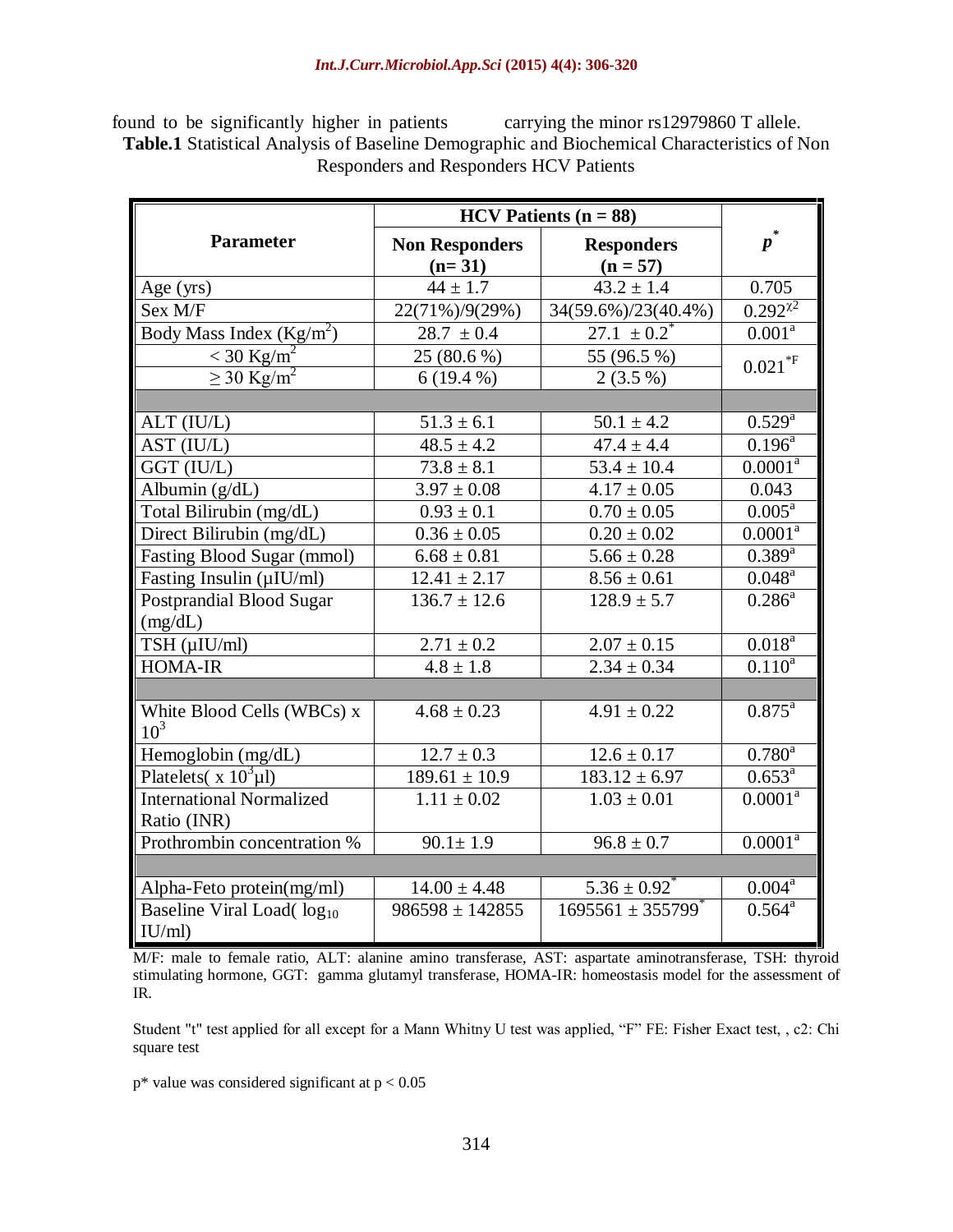|                              | <b>HCV</b> Patients<br>$(n = 88)$ | Non responders<br>$(n = 31)$ | <b>Responder</b><br>$(n = 57)$ |  |  |  |
|------------------------------|-----------------------------------|------------------------------|--------------------------------|--|--|--|
| <b>Fibrosis stage</b>        |                                   |                              |                                |  |  |  |
| ${\bf F_1}$                  | 41 (46.59 %)                      | 9(29.03%)                    | 32 (56.14 %)                   |  |  |  |
| $\mathbf{F}_2$               | 26 (29.55 %)                      | 8 (25.81%)                   | 18 (31.58 %)                   |  |  |  |
| p                            |                                   | $0.419^{x2}$                 |                                |  |  |  |
| $\mathbf{F}_3$               | 20 (22.72 %)                      | 13 (41.94%)                  | 7(12.28%)                      |  |  |  |
| $\mathbf{F}_4$               | $1(1.14\%)$                       | $1(3.22\%)$                  |                                |  |  |  |
|                              |                                   | $1.000$ <sup>F</sup>         |                                |  |  |  |
|                              |                                   | $0.005*MC$                   |                                |  |  |  |
| <b>Histological Activity</b> |                                   |                              |                                |  |  |  |
| A <sub>1</sub>               | 23 (26.14%)                       | 8 (25.81 %)                  | 24 (42.11 %)                   |  |  |  |
| A <sub>2</sub>               | 42 (47.72%)                       | $9(29.03\%)$                 | 33 (57.89 %)                   |  |  |  |
| $A_3$                        | 13 (14.77%)                       | 13 (41.94 %)                 |                                |  |  |  |
| $A_4$                        | $1(1.14\%)$                       | $1(3.22\%)$                  | $\Omega$                       |  |  |  |
| p                            |                                   | $\sim 0.001$ <sup>*MC</sup>  |                                |  |  |  |
| <b>Ultra Sound</b>           |                                   |                              |                                |  |  |  |
| <b>Fatty liver</b>           | 33 (37.5%)                        | $10(32.3\%)$                 | 23 (40.4%)                     |  |  |  |
| <b>Non Fatty liver</b>       | 55 (62.5%)                        | 21(67.7%)                    | 34 (59.6%)                     |  |  |  |
|                              |                                   | $0.454^{\chi^2}$             |                                |  |  |  |

**Table.2** Baseline Clinico-pathological characteristics of HCV Patients as a whole and in the two subgroups Non-responders and Responders HCV patients

 $\chi^2$ : Chi square test MC: Monte Carlo test FE: Fisher Exact test

\*: Statistically significant at  $p \le 0.05$ 

**Table.3** Logistic Regression of Some Factors Associated with Response in Patients with HCV

| <b>Factor</b>                                      | <b>OR</b> | CI 95%          | p        |
|----------------------------------------------------|-----------|-----------------|----------|
| $\overline{\mathbf{AFP}(\mathbf{mg}/\mathbf{ml})}$ | 0.302     | $0.081 - 1.120$ | 0.065    |
| $\ $ GGT (IU/L)                                    | 0.219     | $0.068 - 0.710$ | $0.006*$ |
| Albumin (mg/dL)                                    | 2.758     | $0.721 - 10.55$ | 0.106    |
| $\parallel$ BMI (> 30 Kg/m <sup>2</sup> )          | 0.152     | $0.029 - 0.804$ | $0.021*$ |
| <b>HOMA-IR</b>                                     | 0.215     | $0.084 - 0.547$ | $0.001*$ |
| Virus<br>load,<br>$log_{10}$                       | 1.538     | $0.721 - 10.55$ | 0.106    |
| IU/mL                                              |           |                 |          |
| Fibrosis $(F1+F2 \nu s. F3$                        | 0.170     | $0.029 - 0.804$ | $0.021*$ |
| $+ F4$                                             |           |                 |          |
| <b>Fatty Liver</b>                                 | 0.704     | $0.084 - 0.547$ | $0.001*$ |

AFP: alfa-fetoprotein, GGT: gamma glutamyl transferase OR = Odds Ratio, CI = Confidence Interval  $*$  p value was considered significant at  $p < 0.05$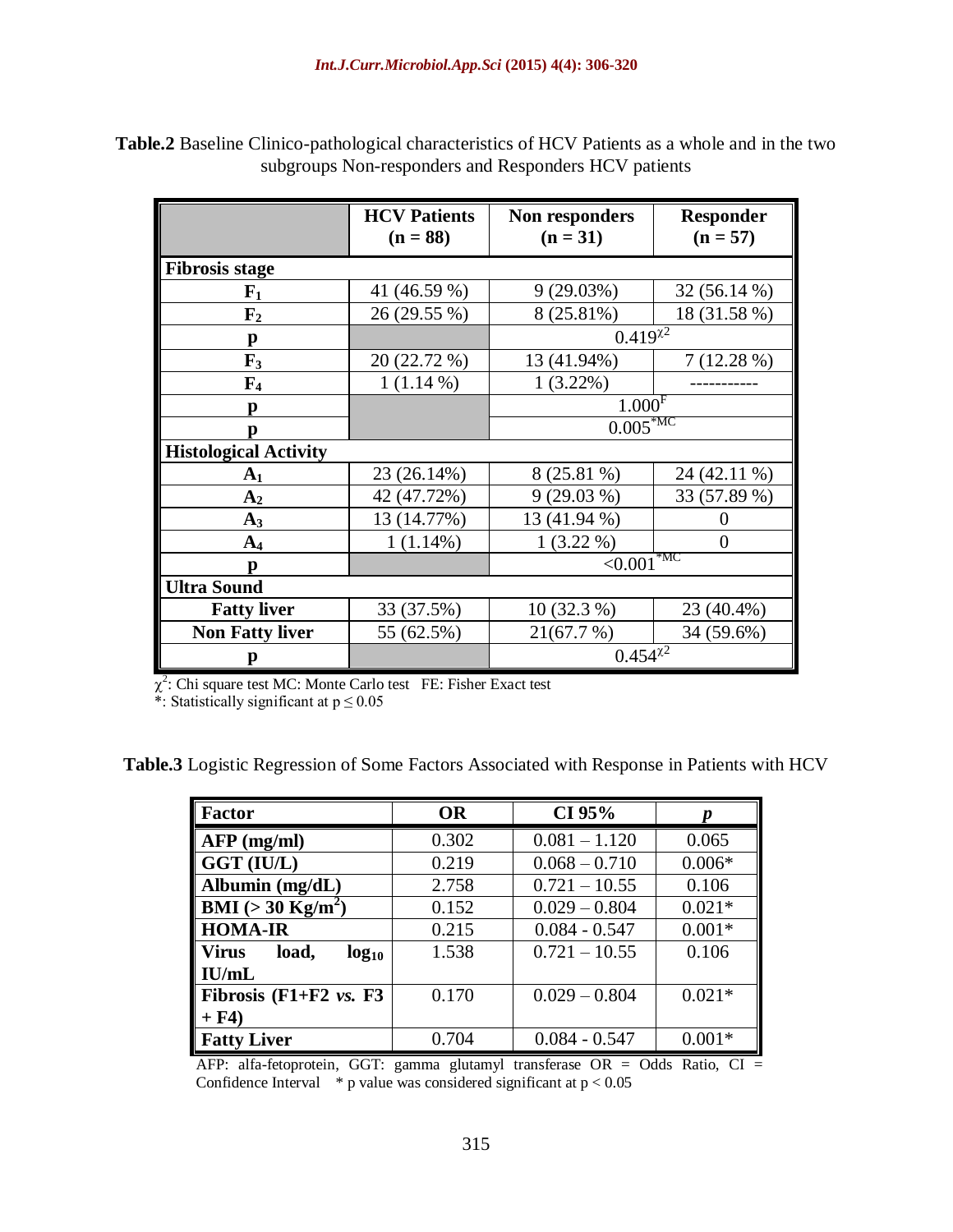| IL-28 rs12799860 SNP<br>Genotype | <b>Controls</b><br>$(n=30)$ | Non-<br>responders<br>$(n=31)$ | <b>Responders</b><br>$(n=57)$ | <b>Exact P-</b><br>value |
|----------------------------------|-----------------------------|--------------------------------|-------------------------------|--------------------------|
| CC (Homo-wild)                   | 13 (43.3%)                  | 2(08.7%)                       | 21 (91.3%)                    |                          |
| CT (Hetero)                      | 16 (53.3%)                  | $22(43.1\%)$                   | 29 (56.7%)                    | $p = 0.007*$             |
| <b>TT</b> (Homo-mutant)          | $1(3.3\%)$                  | $7(50.0\%)$                    | 7 (50.0%)                     |                          |
| <b>Total</b>                     | 30                          | 31                             |                               | 88                       |

### **Table.4** Comparison of IL-28 rs12799860 SNP genotype frequencies among studied subjects

. \*: Statistically significant at  $p \le 0.05$ 

#### <span id="page-10-0"></span>**Table.5** Comparison of rs12979860 SNP allele frequencies among studied subjects

| rs12979860<br><b>SNP</b> allele | Controls<br>$(n=30)$ | Non-<br>responders<br>$n=31$ | <b>Responders</b><br>$n=57$ | Total | Exact P-<br>value | Odds ratio (95%<br>CI      |
|---------------------------------|----------------------|------------------------------|-----------------------------|-------|-------------------|----------------------------|
| Wild-Allele C                   | 42                   | 26                           |                             | 97    | $p = 0.007*$      | 0.737<br>$(0.233 - 0.822)$ |
| Mutant-Allele T                 | 18                   | 36                           | 43                          | 79    |                   |                            |
| Total                           | 60                   | 62                           | 14                          | 176   |                   |                            |

 $OR = Odds$  Ratio,  $CI = Confidence Interval$ 

 $*$  *p* value was considered significant at  $p < 0.05$ 

### **Table.6** Relation of IL-28B rs12979860 Genotypes to the stage of fibrosis and serum GGT activity n Non- Responders and Responders HCV Patients

|                          | Non Responders $(n=31)$          |                   |                       | Responders $(n = 57)$ |  |  |
|--------------------------|----------------------------------|-------------------|-----------------------|-----------------------|--|--|
|                          | CC(2)                            | <b>CT/TT</b> (29) | CC(21)                | <b>CT/TT</b> (36)     |  |  |
| <b>Stage of Fibrosis</b> |                                  |                   |                       |                       |  |  |
| $F1 + F2$                | $2(100\%)$                       | $12(41.4\%)$      | 18 (85.7 %)           | 32 (88.9 %)           |  |  |
| $F3 + F4$                | $0(0.0\%)$                       | $17(58.6\%)$      | $3(14.3\%)$           | $4(11.1\%)$           |  |  |
| P                        |                                  | $0.510^{FE}$      | $0.701$ <sup>FE</sup> |                       |  |  |
|                          | <b>Serum GGT Activity (IU/L)</b> |                   |                       |                       |  |  |
| $\geq$ 23.7 (cut off     | $2(100\%)$                       | 26 (89.7 %)       | $9(42.9\%)$           | $25(69.4\%)$          |  |  |
| value)                   |                                  |                   |                       |                       |  |  |
| $<$ 23.7 (cut off        | $0(00.0\%)$                      | 3(10.3%)          | $12(57.1\%)$          | 11 $(30.6\%)$         |  |  |
| value)                   |                                  |                   |                       |                       |  |  |
| P                        | $1.000^{FE}$                     |                   | $0.048^{*22}$         |                       |  |  |

 $\chi^2$ : Chi square test FE: Fisher Exact test \*: Statistically significant at  $p \le 0.05$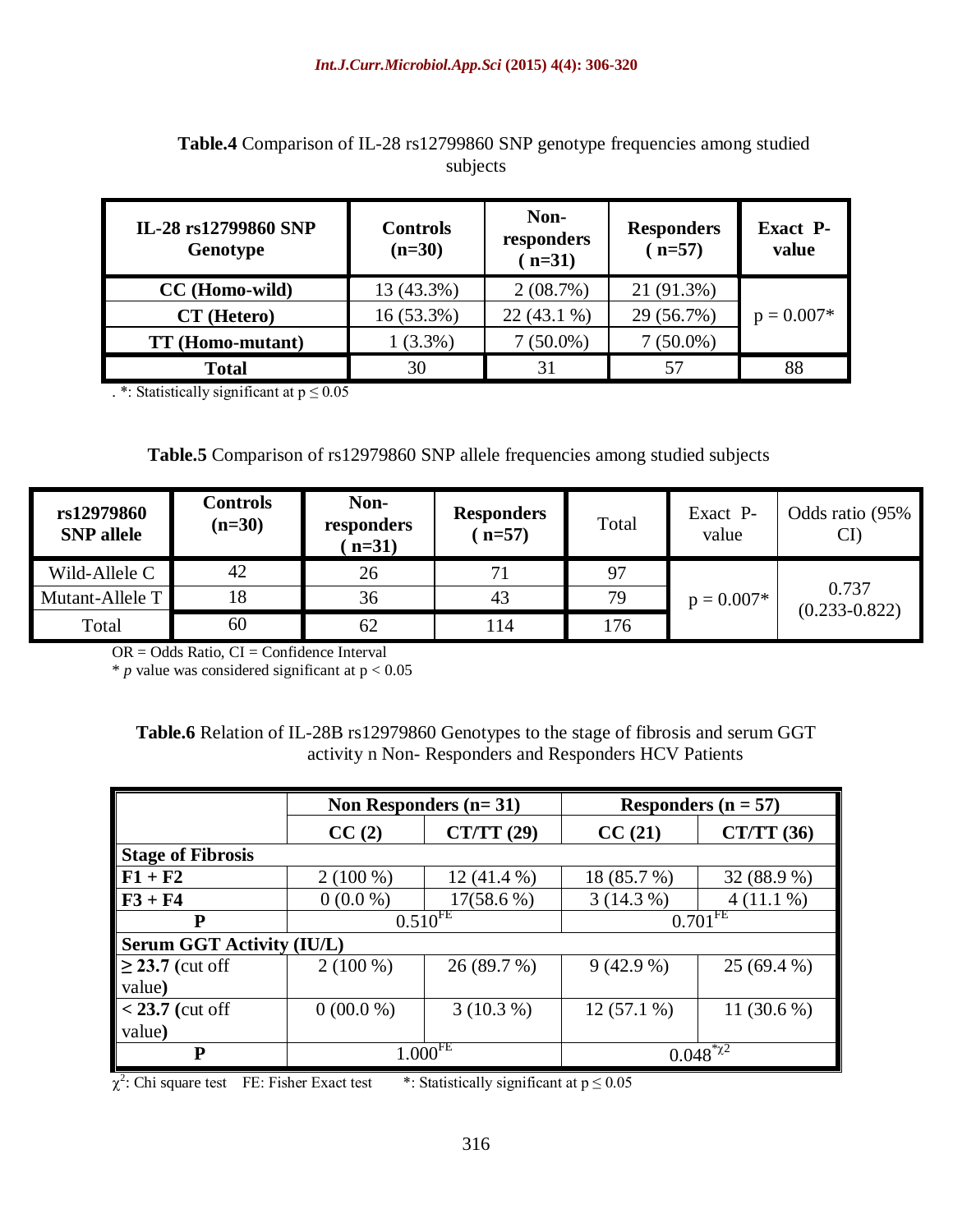It has been reported that baseline GGT was associated with different host factors including interleukin (IL-28B) rs12979860 CT and TT genotypes and numerous markers of liver disease injury and severity (Everhart, et al 2013). A new finding concerned the associations with IL28B rs12979860 genotype and GGT activity with treatment outcome was observed by Agundez, et al 2012 who found that GGT was strongly associated with the T allele, whose presence reduces the likelihood of response to therapy. Of greater significance, patients with at least one copy of the T allele had poorer virological response with increasing GGT. However, it is not clear why GGT activity appears to potentiate the effect of the rs12979860 genotype. Interestingly, the results of the present study confirm the previous finding as it showed that that almost 89% of non-responder HCV patient's non CC genotype (CT+TT) has high serum GGT activity and about 89.7 % of them have serum GGT activity higher than 23.7 IU/L.(Table 6) This increases the predictive value of IL28B rs12979860 genotype found in the present study.

The association between IL28B polymorphisms and liver fibrosis progression is controversial (Agu'ndez et al.,2012) & (Gomez et al., 2011). In this study, The association between IL28B polymorphisms and liver fibrosis progression was studied and the results showed that high frequencies of elevated stages of fibrosis were observed in nonresponders HCV patients with non-CC IL28B polymorphism.(Table 6) . In a study made on 629 Italian patients, IL28B rs12979860 TT-genotype was found to be an independent predictor of a higher Ishak staging (Falleti, et al 2011) . Also, Fabris et al 2012, analyzed retrospectively in a longitudinal study the fibrosis progression in

Hepatitis C genotyp 1–4 patients. Over a period of 10 years Non-CC carriers with a serum cholesterol ≤175 mg/dL had fibrosis progression more frequently. Nevertheless, to determine the role of IL28B in fibrosis progression for clinical decision making further studies are needed.

# **References**

- Asselah T, Estrabaud E, Bieche E[,Lapalus](http://www.researchgate.net/researcher/48006325_Martine_Lapalus) M, [Muynck](http://www.researchgate.net/researcher/50162381_Simon_De_Muynck) SD, [Vidaud](http://www.researchgate.net/researcher/38905680_Michel_Vidaud) M,et al. Hepatitis C: viral and host factors associatedwith non-response to pegylated interferon plus ribavirin. Liver Int2010; 02283.x :1259-69 .
- Asselah T, De Muynck S, Broet P, Masliah-Planchon J, Blanluet M, Bieche I, et al. IL28B polymorphism is associated with treatment response in patients with genotype 4 chronic hepatitis C. J Hepatol. 2012; 56(3):527-32.
- Agundez JA, Garcia-Martin E, Maestro ML, Cuenca F, Martinez C, Ortega L, Carballo M, et al. Relation of IL28B Gene Polymorphism with Biochemical and Histological Features in Hepatitis C Virus-Induced Liver Disease. PLoS One. 2012; 7:e37998
- Brjalin V, Salupere R, Tallo T, Kuznetsova T, Priimägi L, Tefanova V. Predictors of treatment response in patients with hepatitis C 1b genotype. Cent. Eur. J. Med. 2013; 8(6):822-9.
- Balagopal A, Thomas DL, Thio CL. IL28B and the control of hepatitis C virus infection. Gastroenterology.2010; 139(6):1865–76.
- Callegaro A, Spinelli R, Beltrame L, Bicciato S, Caristina L, Censuales S, et al. Algorithm for automatic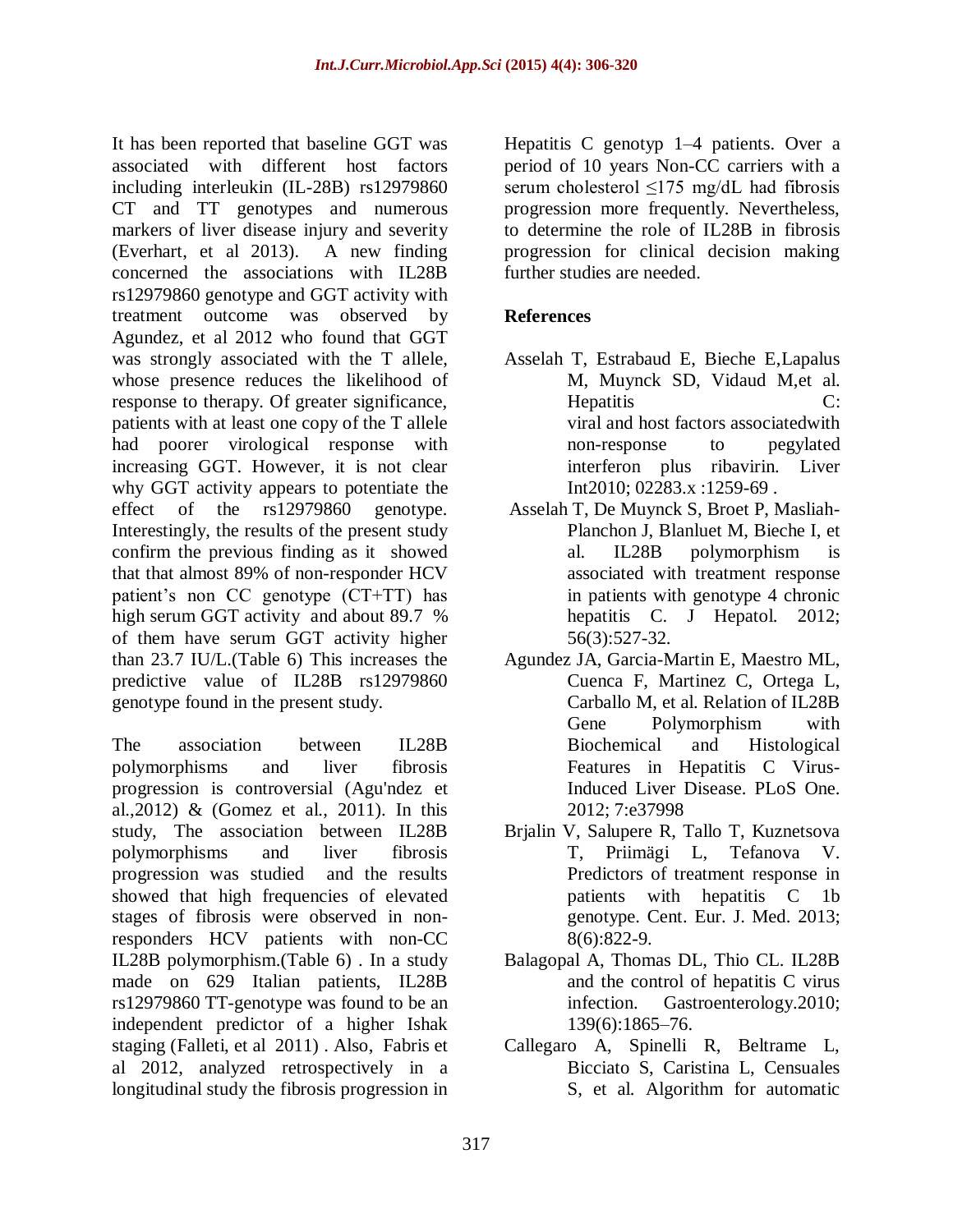genotype calling of single nucleotide polymorphisms using the full course of TaqMan real-time data. Nucleic Acids Res. 2006; 34:e56.

- Del Campo JA, Ampuero J, Rojas L, Conde M, Rojas A, Maraver M,et al. Insulin resistance predicts sustained virological response to treatment of chronic hepatitis C independently of the IL28b rs12979860 polymorphism. Aliment Pharmacol Ther. 2013; 37(1):74-80.
- Delgado-Borrego A, Healey D, Negre B, Christofi M, Sabharwal S, Ludwig DA,et al.The Influence of Body Mass Index on Outcome of Pediatric Chronic Hepatitis C Virus Infection.J Pediatr Gastroenterol Nutr. 2010; 51(2):191–7.
- Deltenre P, Louvet A, Lemoine M, Mourad A, Fartoux L, Moreno C, et al. Impact of insulin resistance on sustained response in HCV patients treated with pegylated interferon and ribavirin: a meta-analysis. J Hepatol.2011; 55(6):1187–94.
- De Nicola S, Aghemo A, Rumi MG, Galmozzi E, Valenti L, Soffredi¬ni R, et al. Interleukin 28B polymorphism predicts pegylated in¬terferon plus ribavirin treatment outcome in chronic hepatitis C genotype 4. Hepatology. 2012; 55(2):336-42.
- Domagalski K , Pawlowska M, Tretyn A, Halota W,Tyczyno M, Kozielewicz D, Dybowska D. Association of IL28B Polymorphisms With the Response to Peginterferon Plus Ribavirin Combined Therapy in Polish Patients Infected With HCV Genotype 1 and 4. Hepat Mon. 2013; 13(11):1-8.
- [Dahlene N. Fusco,](http://www.ncbi.nlm.nih.gov/pubmed?term=Dahlene%20N.%20Fusco) et al. Kinetic differences in the induction of interferon

stimulated genes by interferon- $\alpha$ and interleukin 28B are altered by infection with hepatitis C virus. Hepatology 2014 Vol: 59(4):1250- 1261.

- Everhart JE, Wright EC. Association of γglutamyl -transferase (GGT) activity with treatment and clinical outcomes in chronic hepatitis C (HCV). Hepatol.2013; 57:1725-33.
- El-Zanaty F, Way A. Egypt Demographic and Health Survey 2008. Egyptian: Ministry of Health. El-Zanaty and Associates, and Macro International. Cairo.2009; 43.
- Falleti E, Bitetto D, Fabris C, Cussigh A, Fornasiere E, Cmet S, Fumolo E, et al. Role of interleukin 28b rs12979860 c/t polymorphism on the histological outcome of chronic Hepatitis C: Relationship with gender and viral genotype. J Clin Immunol.2011; 31;891-9
- Fabris C. Falleti E, Cussigh A, Bitetto D, Fontanini E, Colletta C, Vandelli C, et al. The interleukin 28b rs12979860 c/t poly-morphism and serum cholesterol as predictors of fibrosis progression in patients with chronic Hepatitis C and persistently normal transaminases. J. Med Virol .2012; 84:747-55.
- [Guerra J,](http://www.ncbi.nlm.nih.gov/pubmed?term=Guerra%20J%5BAuthor%5D&cauthor=true&cauthor_uid=22762140) [Garenne M,](http://www.ncbi.nlm.nih.gov/pubmed?term=Garenne%20M%5BAuthor%5D&cauthor=true&cauthor_uid=22762140) [Mohamed MK,](http://www.ncbi.nlm.nih.gov/pubmed?term=Mohamed%20MK%5BAuthor%5D&cauthor=true&cauthor_uid=22762140) and [Fontanet A.](http://www.ncbi.nlm.nih.gov/pubmed?term=Fontanet%20A%5BAuthor%5D&cauthor=true&cauthor_uid=22762140)HCV burden of infection in Egypt. Results from a nationwide survey.2012; 19(8):560- 7.
- Gamil GE, El Raziky ME, Salama RM, El Akel WA, Fathalah WF, Attia DI. Predictors of Complete Early Virological Response to Pegylated Interferon and Ribavirin in Egyptian Patients with Chronic Hepatitis C Genotype 4. Advances in Infectious Diseases.2013; 3:78-83.
- Ge D, Fellay J, Thompson AJ, Simon JS,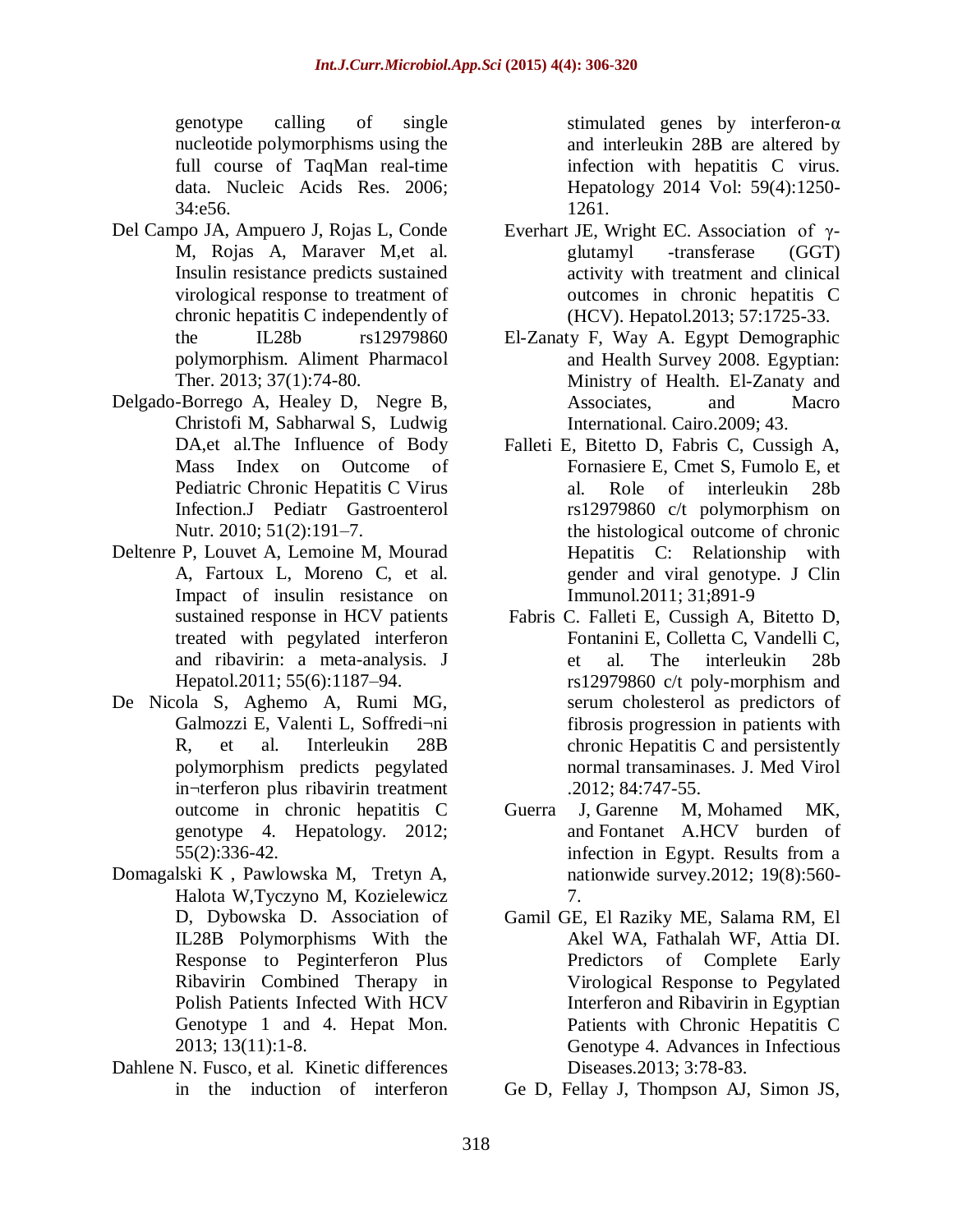Shianna KV, Urban TJ, et al. Genetic variation in IL28B predicts hepatitis C treatment-induced viral clearance.Nature. 2009; 461(7262):399-401.

- Guedj H , J. Guedj, F. Negro, M. Lagging, J. Westin, P.-Y. Bochud, et al. The impact of fibrosis and steatosis on early viral kinetics in HCV genotype 1–infected patients treated with Peg-IFN-alfa-2a and ribavirin. Journal of Viral Hepatitis.2012; 19:488–96.
- Hendy OM , Abd El Moneam E , Al shafie MA , El-Sabawy M, A Rady M , and El Baz A . Role of IL28B Gene Polymorphisms in Response to the Standard of Care Treatment in Egyptian Patients with Chronic HCV Genotype Four.Life Sci J. 2011; 8(4):908-15.
- Hendy OM , Abd El Moneam E , Al shafie MA , El-Sabawy M, A Rady M , El Baz A . Role of IL28B Gene Polymorphisms in Response to the Standard of Care Treatment in Egyptian Patientswith Chronic HCV Genotype Four; Life Sci J 2011;8(4):908-15.
- Jacobson I.M., Brown R.S. Jr., Freilich B., Afdhal N., Kwo P.Y., Santoro J., et al., Peginterferon alfa-2b and weight-based or flat-dose ribavirin in chronic hepatitis C patients: a randomized trial.Hepatology. 2007; 46(4):971-81.
- James E. Everhart and Elizabeth C. Association of c-Glutamyl Transferase (GGT) Activity With Treatment and Clinical Outcomes in Chronic Hepatitis C (HCV). HEPATOLOGY.2013; 57:1725-33.
- Khairy M, Fouad R, Mabrouk M, El-Akel W, Awad AB , Salama R. The Impact of Interleukin 28b Gene Polymorphism on the Virological

Response to Combined Pegylated Interferon and Ribavirin Therapy in Chronic HCV Genotype 4 Infected Egyptian Patients Using Data Mining Analysis.Hepatitis Monthly. 2013; 13(7): e10509.

- Li S, Hu P, Zhang QQ, Liu YH, Hu HD, Zhang DZ,et al. Single nucleotide polymorphisms of the IL28B and sustained virologic response of patients with chronic hepatitis C patients to PEG-interferon/ribavirin therapy A meta-analysis. Hepat Mon 2011; 11(3):163-72.
- Mosbruger TL, Duggal P, Goedert JJ, Kirk GD, Hoots WK, Tobler LH, Busch M,et al. Large-scale candidate gene analysis of spontaneous clearance of hepatitis C virus. J Infect Dis. 2010; 201(9):1371-80.
- Marcello T, Grakoui A, Barba-Spaeth G, Machlin ES, Kotenko SV, MacDonald MR,et al. Interferons alpha and lambda inhibit hepatitis C virus replication with distinct signal transduction and gene regulation kinetics.Gastroenterology. 2006; 131(6):1887–98.
- Moucari R, Asselah T, Cazals-Hatem D, H. Voitot, N. Boyer, M.-P. Ripault, et al. Insulin resistance in chronic hepatitis C: association with genotypes 1 and 4, serum HCV RNA level, and liver fibrosis.Gastroenterology. 2008; 134(2):416–23.
- [Nikolaus Jilg;](http://www.ncbi.nlm.nih.gov/pubmed?term=Nikolaus%20Jilg) [Wenyu Lin;](http://www.ncbi.nlm.nih.gov/pubmed?term=Wenyu%20Lin) [Jian Hong;](http://www.ncbi.nlm.nih.gov/pubmed?term=Jian%20Hong) [Esperance A. Schaefer;](http://www.ncbi.nlm.nih.gov/pubmed?term=Esperance%20A.%20Schaefer) [David](http://www.ncbi.nlm.nih.gov/pubmed?term=David%20Wolski)  [Wolski;](http://www.ncbi.nlm.nih.gov/pubmed?term=David%20Wolski) [James Meixong;](http://www.ncbi.nlm.nih.gov/pubmed?term=James%20Meixong) [Kaku](http://www.ncbi.nlm.nih.gov/pubmed?term=Kaku%20Goto)  [Goto;](http://www.ncbi.nlm.nih.gov/pubmed?term=Kaku%20Goto) [Cynthia Brisac;](http://www.ncbi.nlm.nih.gov/pubmed?term=Cynthia%20Brisac) [Pattranuch](http://www.ncbi.nlm.nih.gov/pubmed?term=Pattranuch%20Chusri)  [Chusri;](http://www.ncbi.nlm.nih.gov/pubmed?term=Pattranuch%20Chusri) [Dahlene N. Fusco,](http://www.ncbi.nlm.nih.gov/pubmed?term=Dahlene%20N.%20Fusco) et al. Kinetic differences in the induction of interferon stimulated genes by interferon-α and interleukin 28B are altered by infection with hepatitis C virus. Hepatology 2014 Vol: